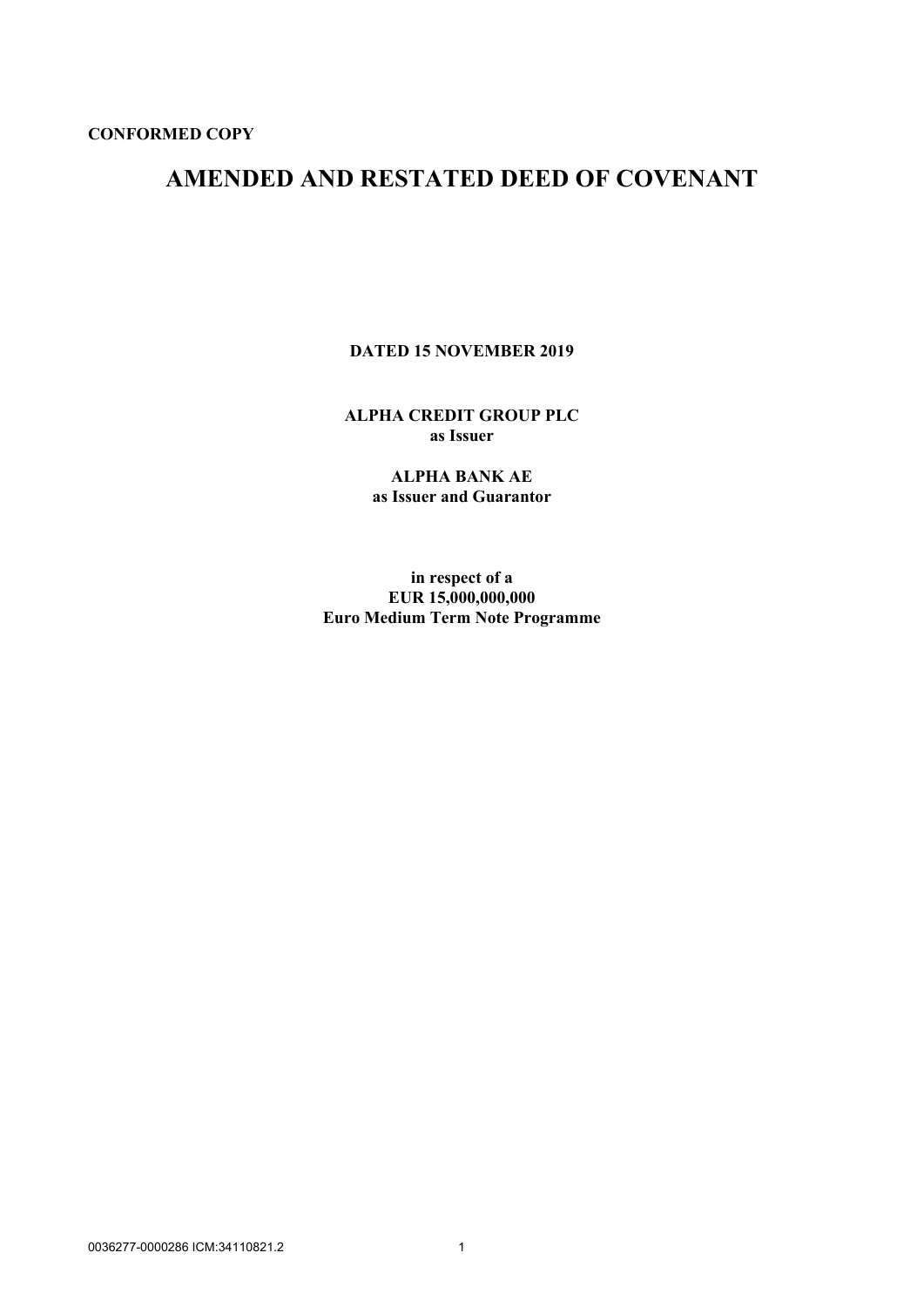**THIS DEED OF COVENANT** is made on 15 November 2019, in London, England

**BY**

- (1) **ALPHA BANK AE** ("**Alpha Bank**").
- (2) **ALPHA CREDIT GROUP PLC** ("**Alpha PLC**" and, together with Alpha Bank, the "**Issuers**" and each an "**Issuer**").

#### **IN FAVOUR OF**

(3) **THE ACCOUNTHOLDERS**

#### **WHEREAS**

- (A) The Issuers have established a Euro Medium Term Note Programme (the "**Programme**") for the issuance of notes ("**Notes**"). In connection with the Programme the Issuers have entered into an amended and restated fiscal agency agreement dated 15 November 2019 (as may be amended, supplemented and/or restated from time to time) (the "**Agency Agreement**") between Alpha Bank, Alpha PLC, Citibank N.A., London Branch as fiscal agent (the "**Agent**") and the other parties referred to therein. In addition, Alpha Bank has executed a deed of guarantee dated 15 November 2019 (as may be amended, supplemented and/or restated from time to time) (the "**Deed of Guarantee**") in relation to the Programme whereby repayment of amounts owed to holders of Notes issued by Alpha PLC from time to time are irrevocably guaranteed. Notes will be represented initially by a temporary global Note (the "**Temporary Global Note**") exchangeable in accordance with its terms for a permanent global Note (the "**Permanent Global Note**") or, as the case may be, definitive Notes in bearer form ("**Definitive Notes**"). Permanent Global Notes are, in accordance with their respective terms, exchangeable for Definitive Notes. References herein to "**Global Notes**" shall be to Permanent Global Notes and Temporary Global Notes. A Global Note will be delivered to a depositary or a common depositary for any one or more of the Clearing Systems for credit to such securities clearance (or any other) account or accounts with any Clearing System as may be determined by the terms and conditions and operating procedures or management regulations of the relevant Clearing System with its respective participants.
- (B) Each Issuer wishes to make arrangements for the protection of the interests of Accountholders in the event that a Global Note becomes void in accordance with its terms.

#### **THIS DEED OF COVENANT WITNESSES** as follows:

#### 1. **INTERPRETATION AND APPLICATION**

"**Accountholder**" means any accountholder or participant with a Clearing System which at the Determination Date has credited to its securities account with such Clearing System one or more Entries in respect of a Global Note except for any Clearing System in its capacity as an accountholder of the other Clearing System;

"**Clearing System**" means each of Euroclear, Clearstream, Luxembourg, and any other clearing system specified in the relevant Final Terms, Pricing Supplement (in the case of Exempt Notes) or Drawdown Prospectus (as the case may be);

"**Conditions**" means the terms and conditions of the relevant Notes, including those contained in the applicable Final Terms, Pricing Supplement (in the case of Exempt Notes) or Drawdown Prospectus (as the case may be) as the same may be modified or supplemented in accordance with the terms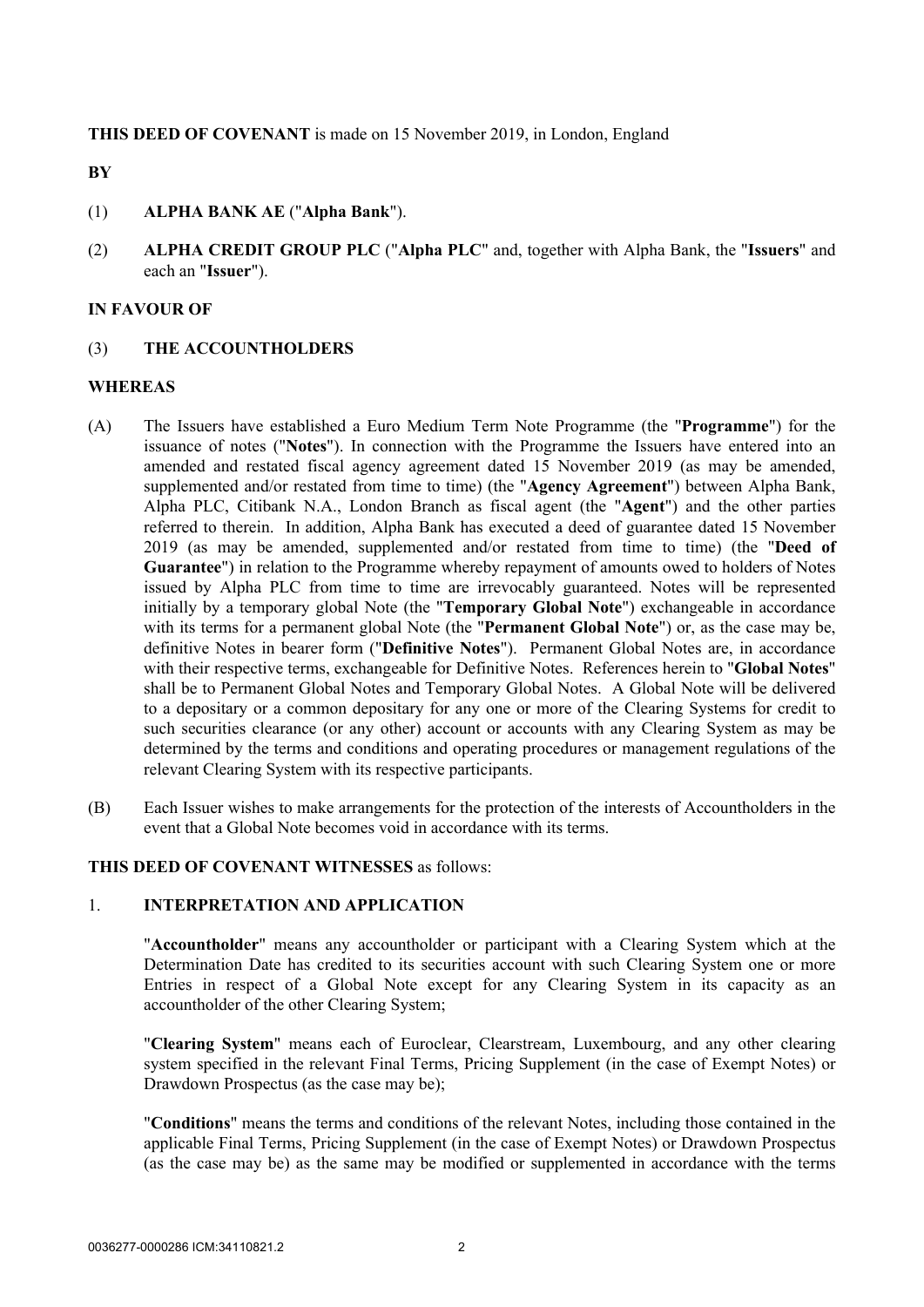thereof, and any reference to a numbered "**Condition**" is to the correspondingly numbered provision thereof;

"**Determination Date**" means, in relation to any Global Note, the date on which such Global Note becomes void in accordance with its terms;

"**Entry**" means, in relation to a Global Note, any entry which is made in the securities account of any Accountholder with a Clearing System in respect of Notes represented by such Global Note; and

"**Principal Amount**" means, in respect of any Entry, the aggregate principal amount of the Notes to which such Entry relates.

- 1.1 Unless otherwise defined herein, terms defined in the Conditions have the same meanings in this Deed of Covenant.
- 1.2 Any reference in this Deed of Covenant to a clause is, unless otherwise stated, to a clause hereof.
- 1.3 Headings are for ease of reference only and shall not affect the construction of this Deed of Covenant.
- 1.4 This Deed of Covenant shall apply to all Notes issued on or after the date hereof and all references herein to a Note shall be construed accordingly. Notes issued prior to the date hereof under the Programme shall continue to have the benefit of any previous deed of covenant executed by the Issuers with respect to the Programme.

# **2. DEPOSIT OF DEED OF COVENANT**

This Deed of Covenant shall be deposited with and held by the Agent until the date on which all the obligations of each Issuer under or in respect of the Notes (including, without limitation, its obligations under this Deed of Covenant) have been discharged in full. Each Issuer hereby acknowledges the right of every Accountholder to the production of this Deed of Covenant.

#### **3. DIRECT RIGHTS**

- 3.1 If any Global Note becomes void in accordance with its terms, each Accountholder shall have against the relevant Issuer all rights ("**Direct Rights**") which such Accountholder would have had in respect of the Notes if, immediately before the Determination Date, it had been the Holder of (a) Definitive Note(s), duly completed, executed, authenticated and issued, in an aggregate principal amount equal to the Principal Amount of such Accountholder's Entries relating to such Global Note including, (without limitation) the right to receive all payments due at any time in respect of the Notes represented by such Definitive Note(s) as if such Definitive Note(s) had (where required by the Conditions) been duly presented and (where required by the Conditions) surrendered on the due date in accordance with the Conditions.
- 3.2 No further action shall be required on the part of the Issuer or any other person:
	- (a) for the Accountholders to enjoy the Direct Rights; and
	- (b) for each Accountholder to have the benefit of the Conditions as if they had been incorporated mutatis mutandis into this Deed of Covenant;

*provided, however*, that nothing herein shall entitle any Accountholder to receive any payment which has already been made in accordance with the terms of any Global Note.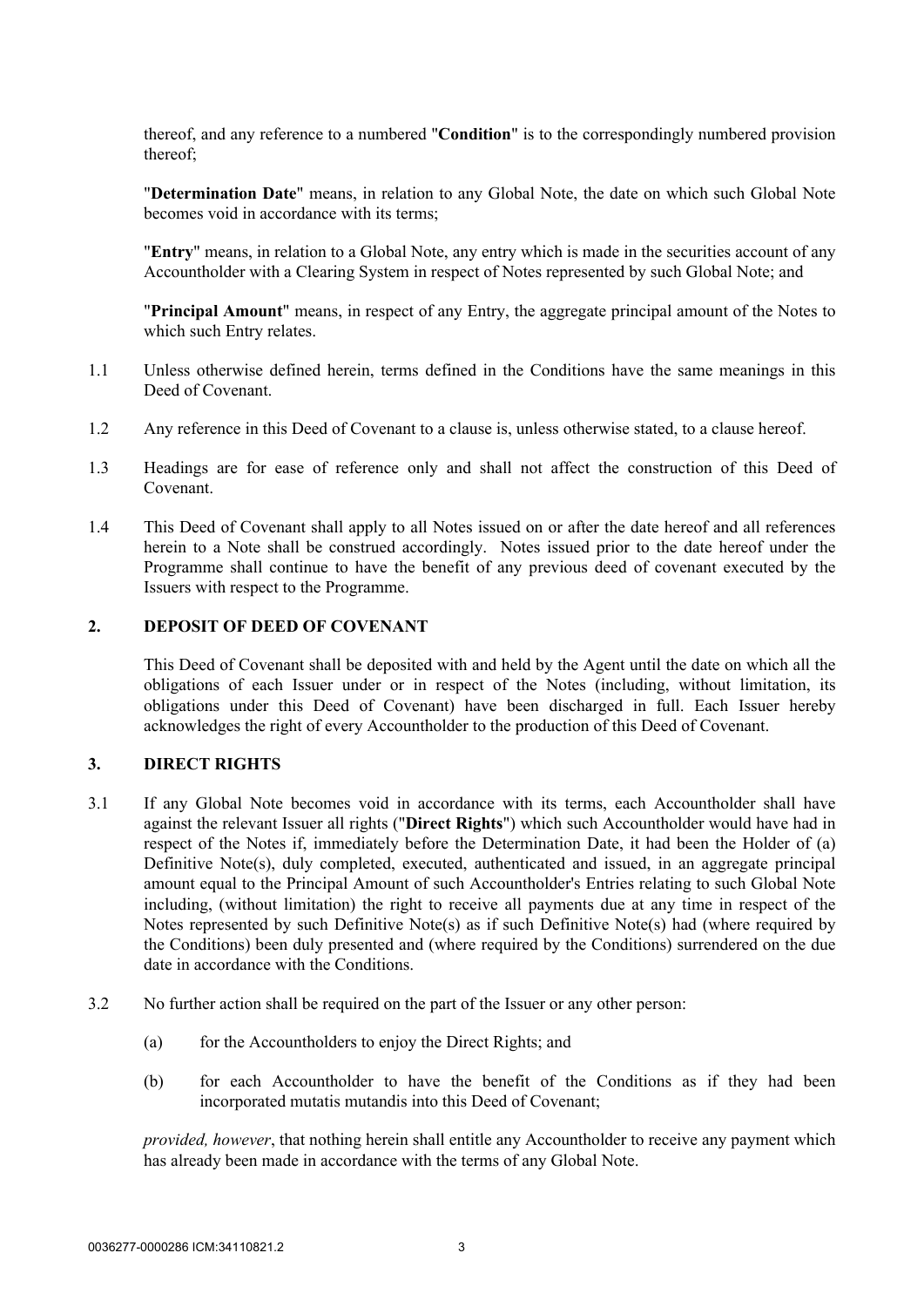# **4. EVIDENCE**

- 4.1 The records of the Clearing Systems shall be conclusive as to the identity of the Accountholders and the respective amounts of Notes credited to their securities accounts and a statement issued by a Clearing System setting out:
	- (a) the name of the Accountholder in respect of which it is issued; and
	- (b) the Principal Amount of any Entry credited to the securities account of such Accountholder with such Clearing System on any date,

shall be conclusive evidence for all purposes of this Deed of Covenant.

4.2 If a Clearing System determines the Determination Date, such determination shall (in the absence of manifest error) be binding on the relevant Issuer and all Accountholders with such Clearing System.

## **5. WAIVER AND REMEDIES**

No failure to exercise, and no delay in exercising, on the part of any Accountholder, any right hereunder shall operate as a waiver thereof nor shall any single or partial exercise thereof preclude any other or future exercise thereof or the exercise of any other right. Rights hereunder shall be in addition to all other rights provided by law. No notice or demand given in any case shall constitute a waiver of rights to take other action in the same, similar or other instances without such notice or demand.

#### **6. STAMP DUTIES**

The Issuers shall pay all stamp, registration and similar or other taxes and duties (including any interest and penalties thereon or in connection therewith) which are payable upon or in connection with the execution and delivery of this Deed of Covenant, and the Issuers shall, to the extent permitted by law, indemnify each Accountholder against any claim, demand, action, liability, damages, cost, loss or expense (including, without limitation, reasonable legal fees and any applicable value added tax) which it incurs as a result or arising out of or in relation to any failure to pay or delay in paying any of the same.

# **7. BENEFIT OF DEED OF COVENANT**

- 7.1 This Deed of Covenant shall take effect as a deed poll for the benefit of the Accountholders from time to time.
- 7.2 This Deed of Covenant shall enure to the benefit of each Accountholder and its (and any subsequent) successors and assigns, each of which shall be entitled severally to enforce this Deed of Covenant against the Issuers.
- 7.3 Neither Issuer shall be entitled to assign or transfer all or any of its rights, benefits and obligations hereunder. Each Accountholder shall be entitled to assign all or any of its rights and benefits hereunder.
- 7.4 It is explicitly stated and agreed that the place of performance of the obligations of either of the Issuers under this Deed of Covenant shall be London, England.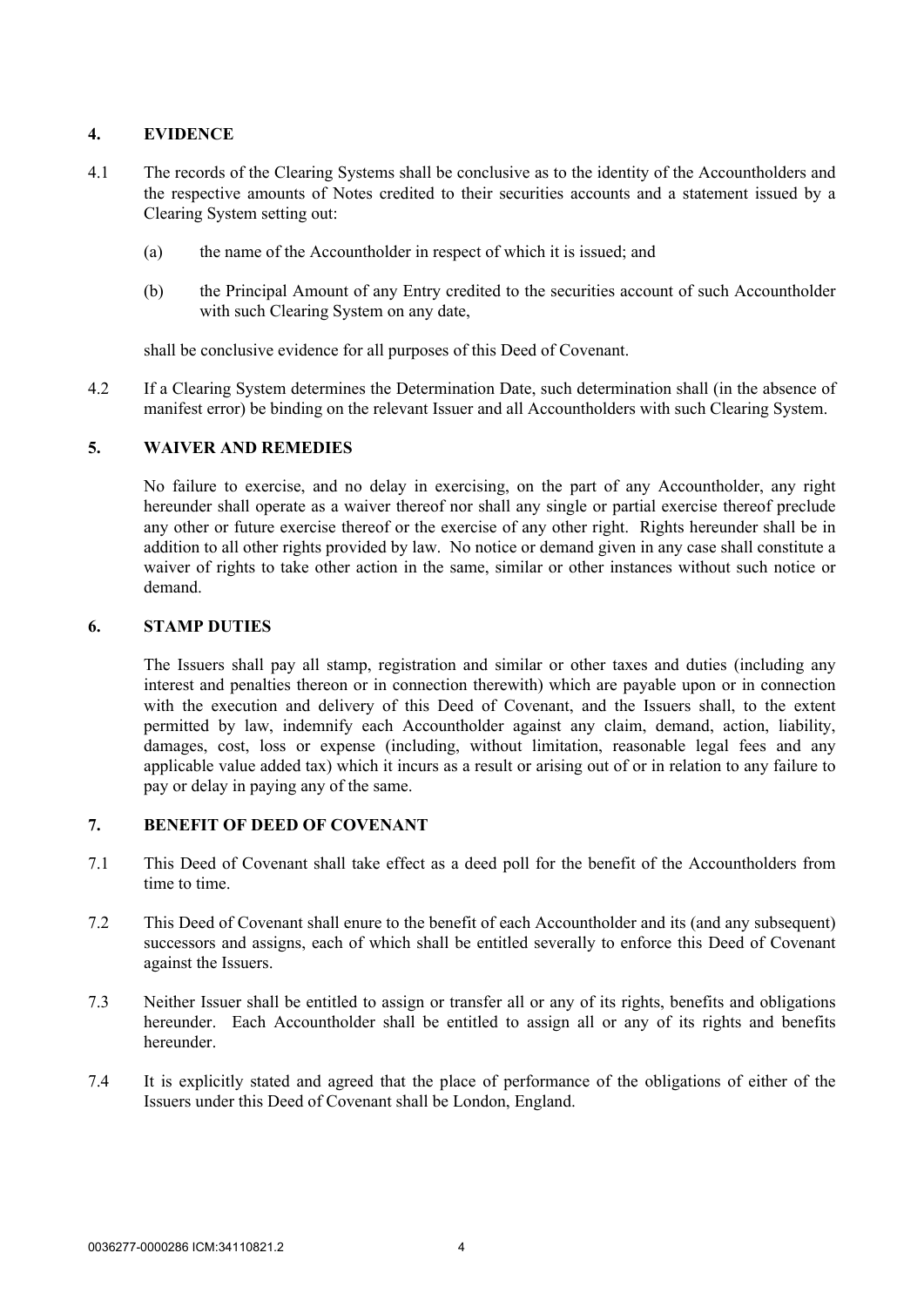### **8. PARTIAL INVALIDITY**

If at any time any provision hereof is or becomes illegal, invalid or unenforceable in any respect under the laws of any jurisdiction, neither the legality, validity or enforceability of the remaining provisions hereof nor the legality, validity or enforceability of such provision under the laws of any other jurisdiction shall in any way be affected or impaired thereby.

# <span id="page-4-0"></span>**9. NOTICES**

9.1 All notices and other communications to the Issuers hereunder shall be made in writing (by letter, email or fax) and shall be sent to the Issuers at:

| Address:   | 40 Stadiou Street      |
|------------|------------------------|
|            | GR-102 52 Athens       |
|            | Greece                 |
| Tel·       | +30 210 326 8263       |
| Fax:       | +30 210 326 8294 /8309 |
| E-mail:    | GroupFunding@alpha.gr  |
| Attention: | Group Funding Section  |

or to such other address, e-mail address or fax number or for the attention of such other person or department as each Issuer has notified to the Accountholders in the manner prescribed for the giving of notices in connection with the Notes.

- 9.2 Every notice or other communication sent in accordance with Clause [9](#page-4-0) shall be effective as follows:
	- (a) if sent by letter or fax, upon receipt by the relevant Issuer; and
	- (b) if sent by e-mail, when sent (subject to no delivery failure notification being received by the sender within 24 hours of the time of sending);
- 9.3 *provided, however*, that any such notice or other communication which would otherwise take effect after 4.00 p.m. on any particular day shall not take effect until 10.00 a.m. on the immediately succeeding business day in the place of the relevant Issuer.

# **10. LAW AND JURISDICTION**

- 10.1 This Deed of Covenant and all non-contractual obligations arising out of or in connection with it is governed by, and shall be construed in accordance with, English law and the parties agree that the place of performance for the obligations expressed to be undertaken pursuant to this Agreement shall be London, England.
- <span id="page-4-1"></span>10.2 Alpha Bank agrees for the benefit of the Accountholders that the courts of England shall have jurisdiction to hear and determine any suit, action or proceedings, and to settle any disputes, which may arise out of or in connection with this Deed of Covenant (including any suit, action, proceeding or dispute relating to the existence, validity or termination of this Deed of Covenant or any noncontractual obligations arising out of or in connection with this Deed of Covenant) (respectively, "**Proceedings**" and "**Disputes**") and, for such purposes, irrevocably submits to the jurisdiction of such courts.
- 10.3 Alpha Bank irrevocably waives any objection which it might now or hereafter have to the courts referred to in Clause [10.2](#page-4-1) being nominated as the forum to hear and determine any Proceedings and to settle any Disputes, and agrees not to claim that any such court is not a convenient or appropriate forum.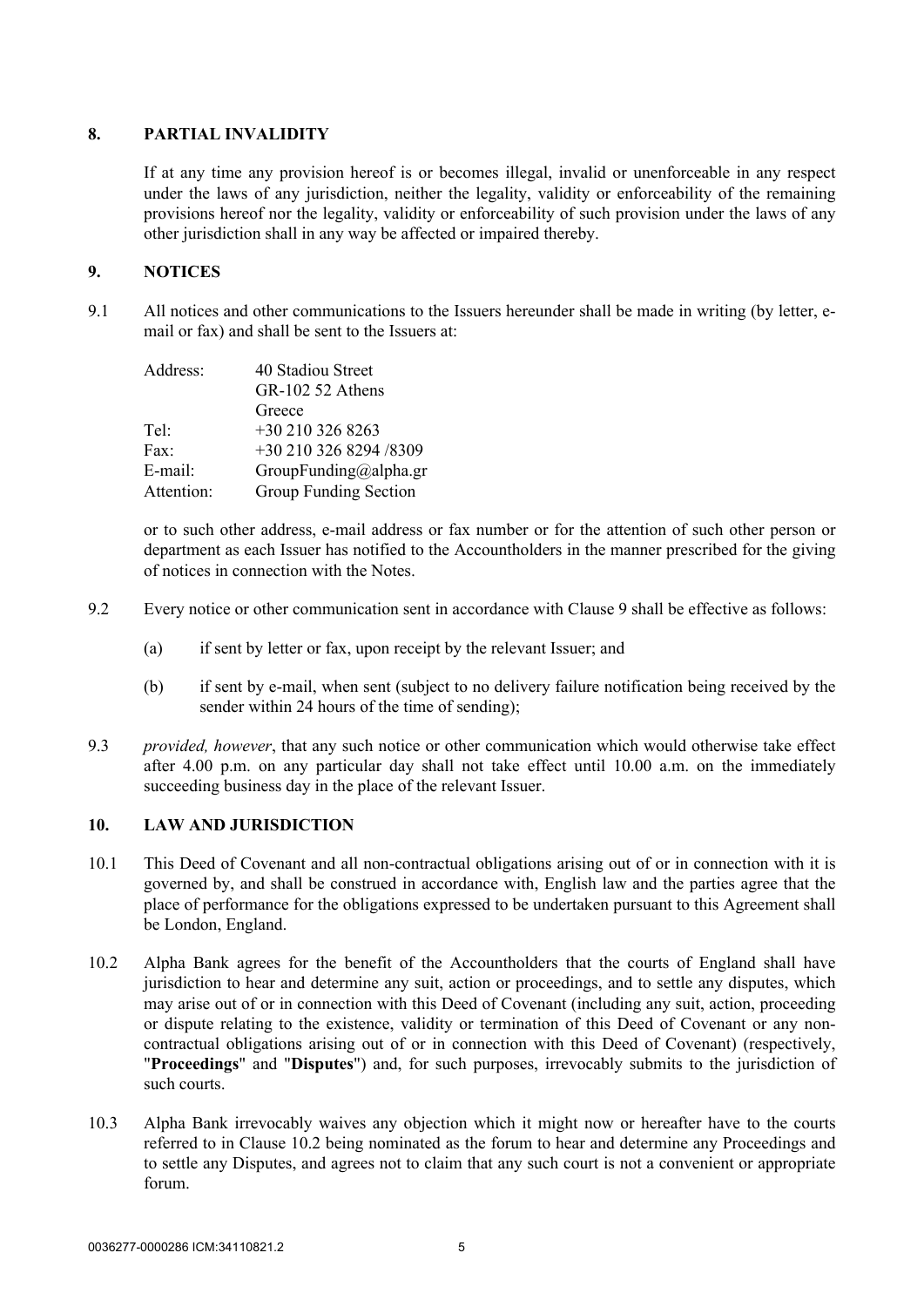- 10.4 Alpha Bank agrees that the process by which any Proceedings are begun may be served on it by being delivered to Alpha Bank AE, London Branch at its principal place of business for the time being in England (currently Capital House, 85 King William Street, London EC4N 7BL). If Alpha Bank ceases to maintain a branch in England, it shall appoint a further person in England to accept service of process on its behalf. Nothing in this sub-clause shall affect the right to serve process in any other manner permitted by law.
- 10.5 To the extent permitted by law, the submission to the jurisdiction of the courts of England shall not (and shall not be construed so as to) limit the right of the Accountholders to take Proceedings in any other court of competent jurisdiction, nor shall the taking of Proceedings in any one or more jurisdictions preclude the taking of Proceedings in any other jurisdiction (whether concurrently or not) if and to the extent permitted by law.

#### **11. MODIFICATION**

The Agency Agreement contains provisions for convening meetings of Accountholders to consider matters relating to the Notes, including the modification of any provision of this Deed of Covenant. Any such modification may be made by supplemental deed poll if sanctioned by an Extraordinary Resolution and shall be binding on all Accountholders.

# **12. COUNTERPARTS**

This Deed of Covenant may be executed by any one or more of the parties hereto in any number of counterparts, each of which shall be deemed to be an original, but all such counterparts shall together constitute one and the same instrument.